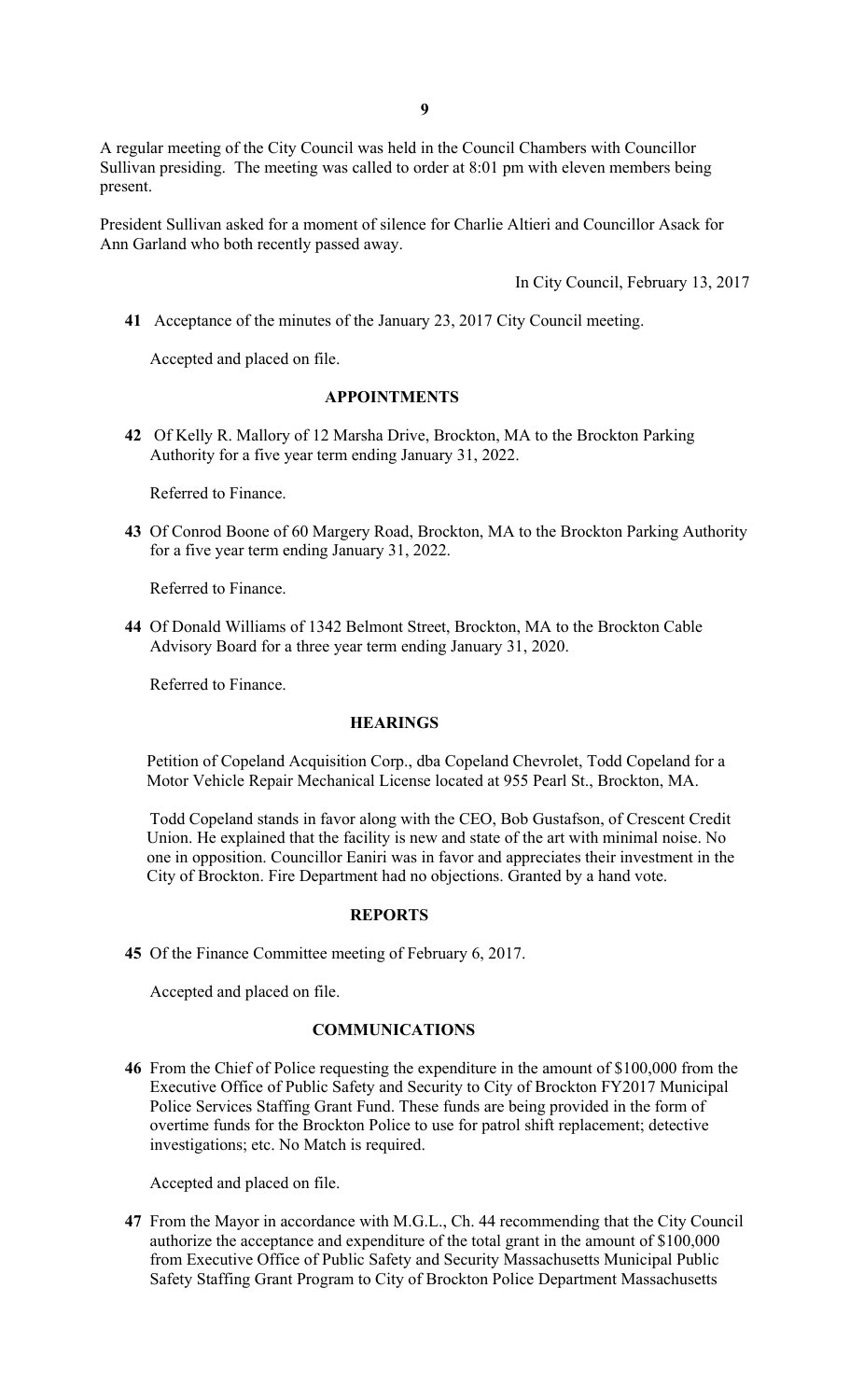### **10 COMMUNICATIONS (cont'd)**

Municipal Public Safety Staffing Grant Fund. These funds are being provided in the form of overtime funds for the Brockton Police to use for patrol shift replacement; detective investigations; etc.

Accepted and placed on file.

**48** From the CFO in accordance with Sec. 5, Ch. 324 of the Acts of 1990 certifying the proposed grant of \$100,000 from Executive Office of Public Safety and Security Massachusetts Municipal Public Safety Staffing Grant Program to City of Brockton Police Department Massachusetts Municipal Public Safety Staffing Grant Fund.

 Accepted and placed on file.

**49** From the Mayor in accordance with M.G.L., Ch. 44 recommending that the City Council adopt an order relative to Walker Playground providing for acceptance and expenditure of Grant Funds totaling \$400,000 from EEA and affirming the Mayor's authorization of the BRA's allocation of \$120,000 in CDBG funds.

 Accepted and placed on file.

**50** From the CFO in accordance with Sec. 5, Ch. 324 of the Acts of 1990 relative to the proposed order concerning Walker Playground.

Accepted and placed on file.

# **UNFINISHED BUSINESS**

**14** Appointment of Gerald Pierre-Paul as a Constable in the City of Brockton for a term of three years. (FAVORABLE)

Confirmed by a roll call vote taken by "yeas" and "nays"; eleven members present and all voting in the affirmative.

**34** Appropriation of a grant in the amount of \$[148,769.39](https://148,769.39)  From: Executive Office of Elder Affairs To: City of Brockton Council on Aging Executive Office of Elder Affairs Grant Fund (FAVORABLE)

Adopted by a roll call vote taken by "yeas" and "nays"; eleven members present and all voting in the affirmative.

**35** Appropriation of a grant in the amount of \$225,000 From: The FY17 Safe and Successful Youth Initiative Grant To: City of Brockton Police Department FY2017 Safe and Successful Youth Initiative Grant Fund. (FAVORABLE)

Adopted by a roll call vote taken by "yeas" and "nays"; eleven members present and all voting in the affirmative.

**36** Appropriation of a grant in the amount of \$315,586 From: the Executive Office of Public Safety and Security/State 911-FY17 Public Safety Answering Point and Regional Emergency Communication Center Support and Incentive Grant To: City of Brockton Police Department FY17 Public Safety Answering Point and Regional Emergency Communication Center Support and Incentive Grant Fund. (FAVORABLE)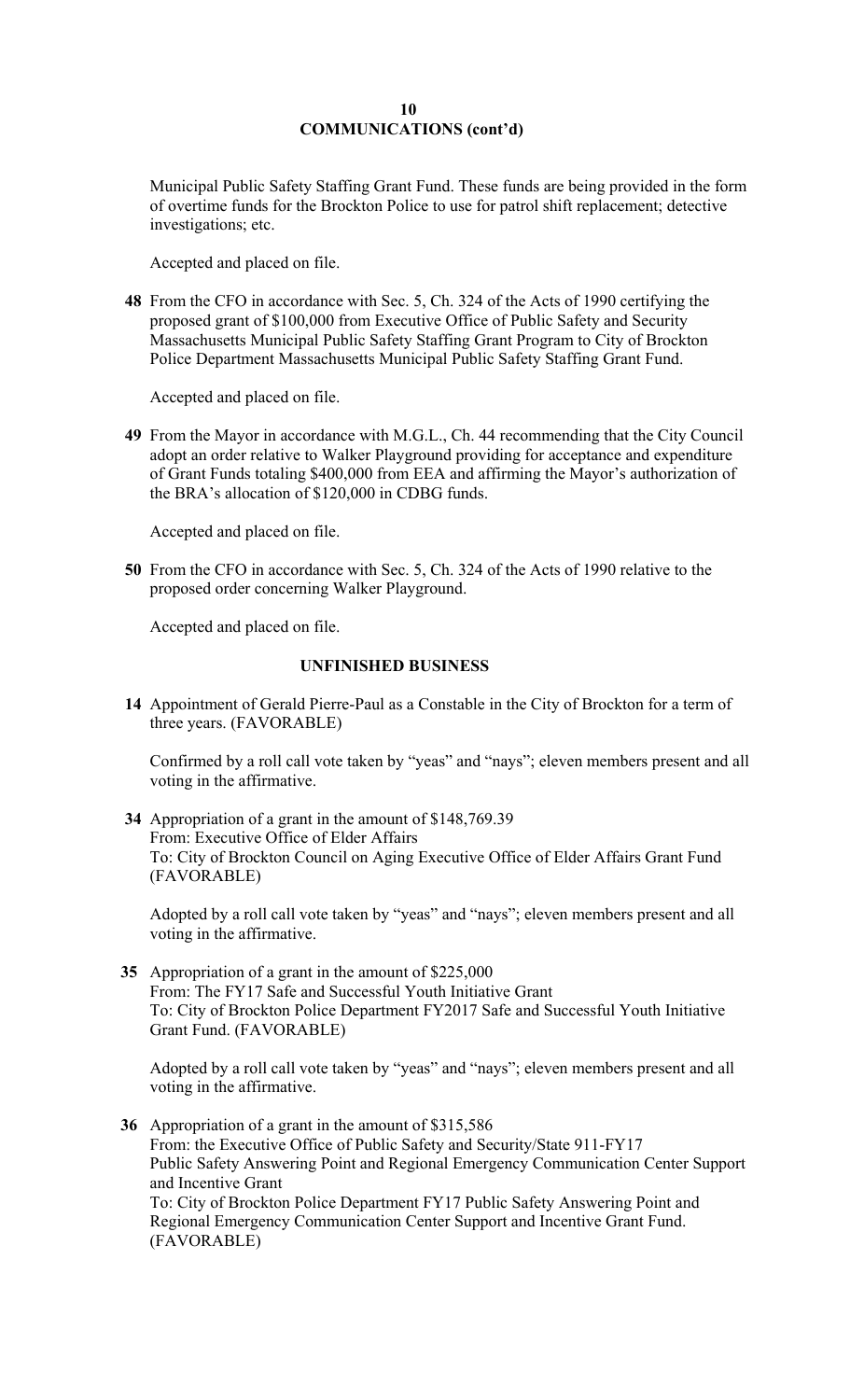### **11 UNFINISHED BUSINESS (cont'd)**

Adopted by a roll call vote taken by "yeas" and "nays"; eleven members present and all voting in the affirmative.

 **37** Appropriation of a grant in the amount of \$13,500 From: Massachusetts Department of Public Health Naloxone Grant To: City of Brockton Police Department FY17 Massachusetts Department of Public Health Naloxone Grant Fund. (FAVORABLE)

Adopted by a roll call vote taken by "yeas" and "nays"; eleven members present and all voting in the affirmative.

 **38** Appropriation of \$86,779 from Plymouth County/US Department of Justice/FY16 Justice Assistance Grant to City of Brockton Police Department Plymouth County/US Department of Justice/FY16 Justice Assistance Grant Fund. (FAVORABLE)

Adopted by a roll call vote taken by "yeas" and "nays"; eleven members present and all voting in the affirmative.

**39** Appropriation of [\\$174,580.75](https://174,580.75) From: The Executive office of the Public Safety and Security/State 911 Department- FY17 State 911 Training Grant and EMD/Regulatory Compliance Grant To: City of Brockton Police Department FY17 State 911 Training Grant and EMD/Regulatory Compliance Grant Fund. (FAVORABLE)

Adopted by a roll call vote taken by "yeas" and "nays"; eleven members present and all voting in the affirmative.

 **11** Ordered: That the Mayor and/or Real Estate Custodian be authorized to accept on behalf of the City of Brockton a parcel of land consisting of 530 square feet, more or less, located at the corner of Main Street and Hayward Ave., owned by Cumberland Farms, Inc. of 1813 Main Street, Brockton, MA 02301, more particularly described as shown on the Plan attached hereto. Said conveyance will correct an encroachment of the city sidewalk upon the property owned by Cumberland Farms, Inc. (FAVORABLE)

Councillor Sullivan motioned to send to Real Estate Committee and was properly seconded. Motion carried by a hand vote.

# **ORDERS**

**51** Ordinance: An Ordinance Amending Chapter II, Article IV of the Revised Ordinances of the City of Brockton. Be it ordained by the City Council of the City of Brockton as follows: Article IV, Section 2-249 is hereby amended by inserting section 2-249A.

Referred to Ordinance

**52** Ordered: That the City Council hereby declares the City owned parcels at 121 Main Street, Assessors Map 091, Route 012, Plot 118 Main Street as surplus and available for disposition.

Referred to Real Estate

**53** Ordered: That the City Council hereby declare the City owned parcel at 28 Frederick Douglass Way, formerly the site of the Hotel Grayson, Assessors Map 091, Route 013, Plot 1 Frederick Douglass Way (formerly High Street) as surplus and available for disposition.

Referred to Real Estate

**54** Ordered: That the City Council hereby declare the two City owned parcels at 11/15 High Street, Assessors Map 091, Route 047, Plot 12-1 and Map 091, Route 048, Plot 12 High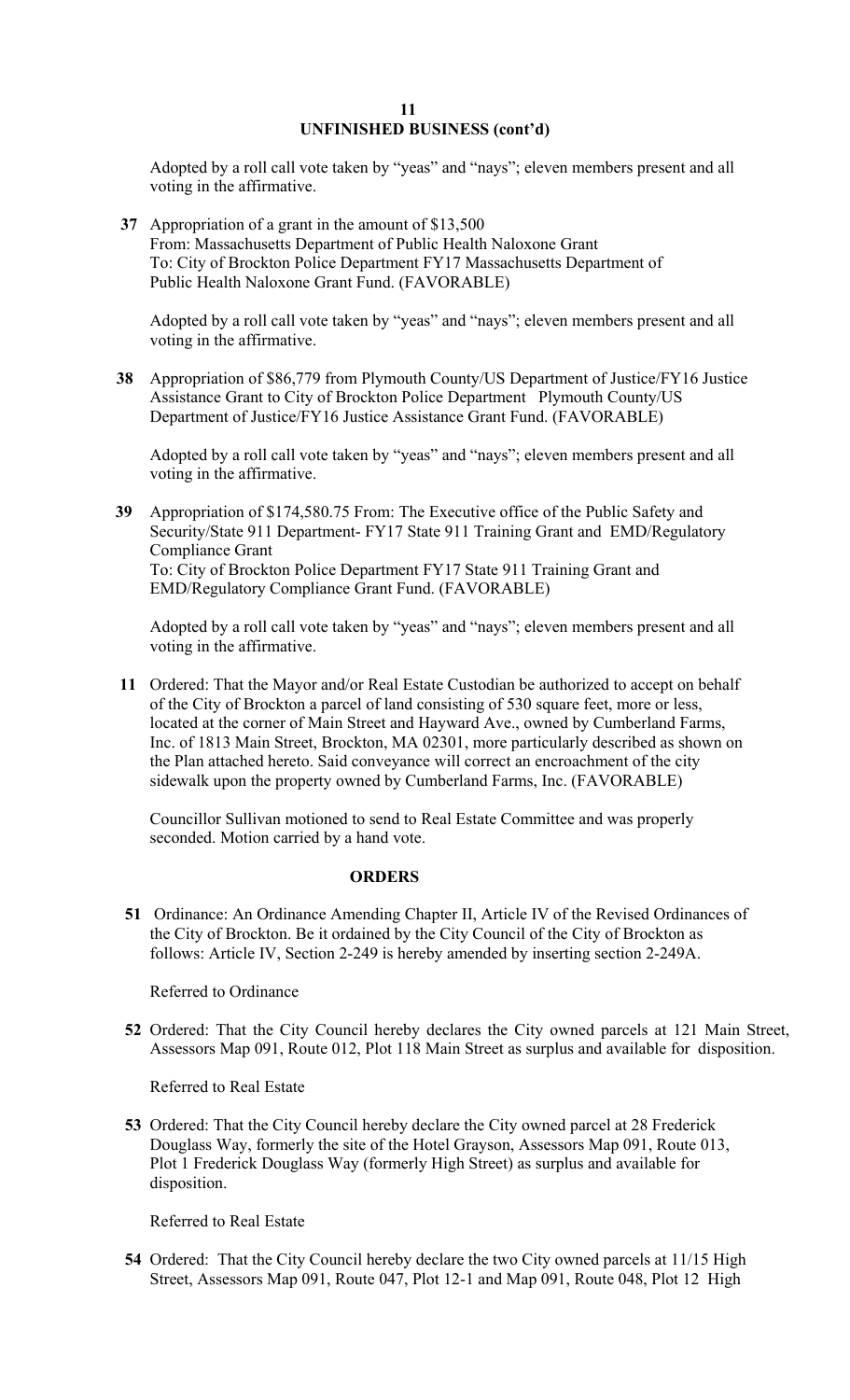# **12 ORDERS (cont'd)**

Street (currently Frederick Douglass Way) as surplus and available for disposition.

Referred to Real Estate

**55** Ordered: That the City Council hereby declare the two City owned parcels at 47 West Elm Street, Assessors Map 091, Route 004, Plot 102 and Map 091, Route 005, Plot 103, West Elm Street as surplus and available for disposition.

Referred to Real Estate

**56** Ordered: That the City Council authorize the acceptance and expenditure of the total grant in the amount of \$100,000 from Executive Office of Public Safety and Security Massachusetts Municipal Public Safety Staffing Grant Program to City of Brockton Police Department Massachusetts Municipal Public Safety Staffing Grant Fund. These funds are being provided in the form of overtime funds for the Brockton Police to use for patrol shift replacement; detective investigations; etc.

# Referred to Finance

**57** Resolved: The Chairman of the Zoning Board of Appeals and such other persons as he may deem appropriate, be invited to appear before a committee of the City Council to discuss the caseload of the board, the zoning ordinances, and any recommendations which will contribute to the protection of neighborhoods and business districts, as well as enhance economic development opportunities for the city.

Referred to Finance

**58** Resolve: to invite Mr. Bill Carpenter, the Mayor of Brockton and not a designee, to the City Council to inform us as to the current status of all governing boards, commissions and committees.

Referred to Finance

**59** Resolve: To invite executive director of the Brockton Housing Authority Thomas Thibeault to give the City Council an update on the condition of current properties in the city with particular attention to those that have multi-purpose uses, for example; resident and office space that does not include the housing authority.

Referred to Finance

**60** The Mayor is hereby authorized to grant an easement to Manuel T. Buginga, Jr., as owner of Plot 30, 30-1, and 31 Leach Avenue, his successors and assigns, for purposes of maintaining a watermain/water line, over land of the City known as Plot 11 Warren Ave.

# Referred to Finance

**61** Ordered: That pursuant to the provisions of M.G.L. ch. 44, sec. 53A, the City Council authorizes the acceptance, appropriation, and expenditure of grant funds totaling \$400,000 from EEA for the purposes set forth herein, subject to the limitation that there will be no adult sized soccer field at Walker Playground, affirming the Mayor's authorization of the BRA's allocation of \$120,000 in CDBG funds, and authorizing the Mayor to file and accept grants from the Executive Office of Energy and Environmental Affairs.

Councillor Asack motioned to move under suspension of the rules with the wish that it not prevail and was properly seconded. Motion did not carry by a hand vote. Councillor Rodrigues objected, because he had questions for Rob May regarding the Adult soccer field. Councillor Sullivan notes that as a point of information the order that passed did